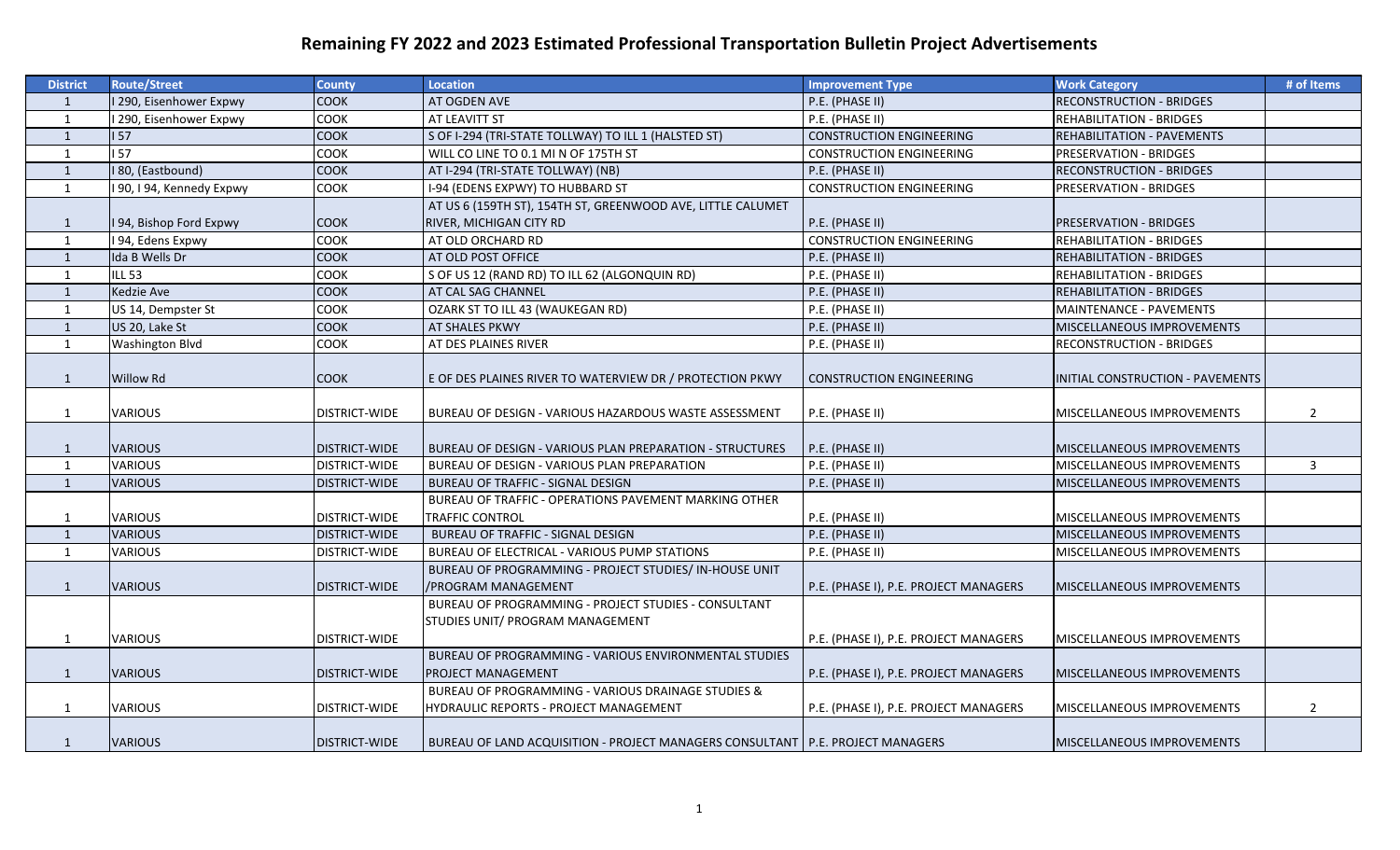| <b>District</b> | <b>Route/Street</b>                    | <b>County</b>                 | <b>Location</b>                                                  | <b>Improvement Type</b>                                            | <b>Work Category</b>                                     | # of Items     |
|-----------------|----------------------------------------|-------------------------------|------------------------------------------------------------------|--------------------------------------------------------------------|----------------------------------------------------------|----------------|
|                 |                                        |                               |                                                                  |                                                                    |                                                          |                |
| $\mathbf{1}$    | <b>VARIOUS</b>                         | <b>DISTRICT-WIDE</b>          | BUREAU OF PROGRAMMING - TRAFFIC COUNTS/CRASH ANALYSIS            | P.E. (PHASE I)                                                     | MISCELLANEOUS IMPROVEMENTS                               |                |
|                 |                                        |                               |                                                                  |                                                                    |                                                          |                |
| 1               | <b>VARIOUS</b>                         | <b>DISTRICT-WIDE</b>          | BUREAU OF MATERIALS - VARIOUS QUALITY ASSURANCE TESTING          | P.E. (PHASE I)                                                     | MISCELLANEOUS IMPROVEMENTS                               |                |
| $\mathbf{1}$    | <b>VARIOUS</b>                         | <b>DISTRICT-WIDE</b>          | BUREAU OF MATERIALS - VARIOUS GEOTECHNICAL                       | P.E. (PHASE I)                                                     | MISCELLANEOUS IMPROVEMENTS                               |                |
|                 |                                        |                               | BUREAU OF CONSTRUCTION - VARIOUS CONSTRUCTION                    |                                                                    |                                                          |                |
| 1               | <b>VARIOUS</b>                         | <b>DISTRICT-WIDE</b>          | <b>ENGINEERING</b>                                               | <b>CONSTRUCTION ENGINEERING</b>                                    | <b>MISCELLANEOUS IMPROVEMENTS</b>                        | $\overline{2}$ |
|                 |                                        |                               |                                                                  |                                                                    |                                                          |                |
| $\mathbf{1}$    | <b>VARIOUS</b>                         | <b>DISTRICT-WIDE</b>          | VARIOUS DISTRICT WIDE PAVEMENT & BRIDGE PRESERVATION             | <b>CONSTRUCTION ENGINEERING</b>                                    | <b>PRESERVATION - PAVEMENTS</b>                          | 4              |
|                 |                                        |                               |                                                                  |                                                                    |                                                          |                |
| 1               | <b>VARIOUS</b>                         | <b>DISTRICT-WIDE</b>          | VARIOUS DISTRICT WIDE PAVEMENT & BRIDGE PRESERVATION             | P.E. (PHASE II)                                                    | <b>PRESERVATION - PAVEMENTS</b>                          | $\overline{2}$ |
| 1               | ILL 64, North Ave<br>ILL 64, North Ave | <b>DUPAGE</b><br>DUPAGE, COOK | SMITH / KAUTZ RD TO YORK RD<br>YORK RD RD TO ILL 50 (CICERO AVE) | <b>CONSTRUCTION ENGINEERING</b><br><b>CONSTRUCTION ENGINEERING</b> | MISCELLANEOUS IMPROVEMENTS<br>MISCELLANEOUS IMPROVEMENTS |                |
| 1               |                                        |                               |                                                                  |                                                                    |                                                          |                |
| $\mathbf{1}$    | McLean Blvd, CH 18                     | <b>KANE</b>                   | SPRING ST TO N OF STEARNS RD                                     | <b>CONSTRUCTION ENGINEERING</b>                                    | INITIAL CONSTRUCTION - PAVEMENTS                         |                |
| 1               | ILL 22, Half Day Rd                    | LAKE                          | AT ILL 83                                                        | P.E. (PHASE II)                                                    | MISCELLANEOUS IMPROVEMENTS                               |                |
| 1               | US 41, Skokie Hwy                      | <b>LAKE</b>                   | AT ILL 176 (ROCKLAND RD) (PS #37)                                | <b>CONSTRUCTION ENGINEERING</b>                                    | MISCELLANEOUS IMPROVEMENTS                               |                |
|                 |                                        |                               |                                                                  |                                                                    |                                                          |                |
| 1               | ILL 47, Seminary St                    | <b>MCHENRY</b>                | N OF ILL 120 (MCHENRY AVE) TO US 14                              | <b>CONSTRUCTION ENGINEERING</b>                                    | INITIAL CONSTRUCTION - PAVEMENTS                         |                |
|                 |                                        |                               | S OF ILL 120 (BELVIDERE RD) TO N OF ILL 176 (TERRA COTTA AVE) &  |                                                                    |                                                          |                |
| 1               | ILL 31, Front St                       | <b>MCHENRY</b>                | DRAINAGE DITCH 4 MI S OF US 12                                   | P.E. SURVEYS (ROW)                                                 | INITIAL CONSTRUCTION - PAVEMENTS                         |                |
| $\mathbf{1}$    | ILL 47, ILL 176, Pleasant Valley Rd    | <b>MCHENRY</b>                | AT ILL 176 (N & S JCT) & AT PLEASANT VALLEY RD                   | <b>CONSTRUCTION ENGINEERING</b>                                    | MISCELLANEOUS IMPROVEMENTS                               |                |
|                 |                                        |                               |                                                                  |                                                                    |                                                          |                |
| $\mathbf{1}$    | 155                                    | <b>WILL</b>                   | AT AIRPORT RD / LOCKPORT RD                                      | P.E. (PHASE II)                                                    | INITIAL CONSTRUCTION - PAVEMENTS                         |                |
|                 |                                        |                               |                                                                  |                                                                    |                                                          |                |
| 1               | 155                                    | <b>WILL</b>                   | <b>AT ILL 126</b>                                                | P.E. (PHASE II)                                                    | INITIAL CONSTRUCTION - PAVEMENTS                         |                |
| $\mathbf{1}$    | 180                                    | <b>WILL</b>                   | AT WHEELER RD                                                    | <b>CONSTRUCTION ENGINEERING</b>                                    | <b>RECONSTRUCTION - BRIDGES</b>                          |                |
| 1               | 180                                    | <b>WILL</b>                   | ROWELL AVE TO GOUGAR RD                                          | <b>CONSTRUCTION ENGINEERING</b>                                    | INITIAL CONSTRUCTION - BRIDGES                           |                |
| 1               | 180                                    | <b>WILL</b>                   | RIVER RD TO HOUBOLT RD                                           | <b>CONSTRUCTION ENGINEERING</b>                                    | RECONSTRUCTION - PAVEMENTS                               |                |
| $\mathbf{1}$    | ILL 53, Chicago St                     | <b>WILL</b>                   | US 52 TO ARSENAL RD                                              | P.E. (PHASE II)                                                    | MISCELLANEOUS IMPROVEMENTS                               |                |
|                 |                                        |                               |                                                                  |                                                                    |                                                          |                |
| 1               | US 52, Jefferson St                    | <b>WILL</b>                   | RIVER RD TO HOUBOLT RD                                           | P.E. (PHASE II)                                                    | INITIAL CONSTRUCTION - PAVEMENTS                         |                |
| 1               | 87th St                                | WILL, DUPAGE                  | AT SPRINGBROOK CREEK                                             | <b>CONSTRUCTION ENGINEERING</b>                                    | <b>RECONSTRUCTION - BRIDGES</b>                          |                |
|                 |                                        | WILL, GRUNDY,                 |                                                                  |                                                                    |                                                          |                |
| $\mathbf{1}$    | 180                                    | <b>KENDALL</b>                | RIDGE RD TO US 30 (LINCOLN HWY)                                  | <b>CONSTRUCTION ENGINEERING</b>                                    | INITIAL CONSTRUCTION - PAVEMENTS                         |                |
|                 |                                        |                               |                                                                  | P.E. (PHASE I), P.E. (PHASE II), P.E.                              |                                                          |                |
| 2               | <b>VARIOUS</b>                         | <b>DISTRICT-WIDE</b>          | ON-CALL ENGINEERING                                              | (CONSULTANT PLANS)                                                 | MISCELLANEOUS IMPROVEMENTS                               | $\mathbf{3}$   |
| $\overline{2}$  | VARIOUS                                | <b>DISTRICT-WIDE</b>          | ON-CALL ENGINEERING STRUCTURES                                   | P.E. (PHASE II)                                                    | MISCELLANEOUS IMPROVEMENTS                               |                |
| $\overline{2}$  | <b>VARIOUS</b>                         | <b>DISTRICT-WIDE</b>          | <b>CONSTRUCTION ENGINEERING</b>                                  | <b>CONSTRUCTION ENGINEERING</b>                                    | MISCELLANEOUS IMPROVEMENTS                               |                |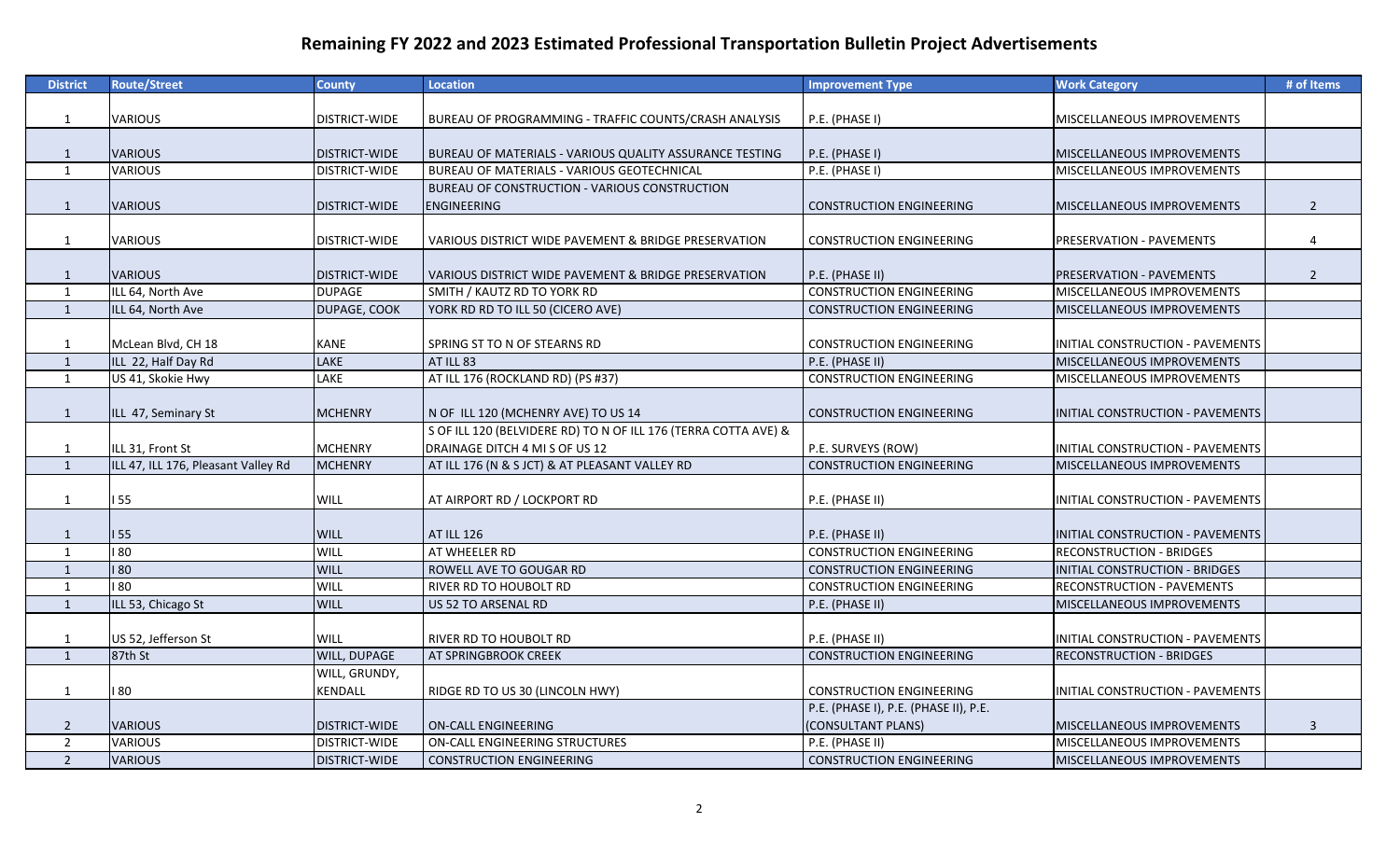| <b>District</b> | <b>Route/Street</b>          | <b>County</b>                         | <b>Location</b>                                          | <b>Improvement Type</b>                                                                                        | <b>Work Category</b>                                     | # of Items     |
|-----------------|------------------------------|---------------------------------------|----------------------------------------------------------|----------------------------------------------------------------------------------------------------------------|----------------------------------------------------------|----------------|
| $\overline{2}$  | <b>VARIOUS</b>               | <b>DISTRICT-WIDE</b>                  | SURVEY & RIGHT-OF-WAY DOCUMENTS                          | P.E. (ROW), P.E. SURVEYS (ROW)                                                                                 | MISCELLANEOUS IMPROVEMENTS                               |                |
| $\overline{2}$  | <b>ILL 78</b>                | <b>WHITESIDE</b>                      | 0.1 MI S OF US 30 TO 0.1 MI S OF ACADEMIC DR IN MORRISON | <b>CONSTRUCTION ENGINEERING</b>                                                                                | RECONSTRUCTION - PAVEMENTS                               |                |
| $\overline{3}$  | <b>VARIOUS</b>               | <b>DISTRICT-WIDE</b>                  | ON-CALL ENGINEERING                                      | <b>CONSTRUCTION ENGINEERING</b>                                                                                | MISCELLANEOUS IMPROVEMENTS                               | $\overline{3}$ |
| $\overline{3}$  | <b>US45</b>                  | <b>IROQUOIS</b>                       | <b>US 24 TO ILL 54</b>                                   | P.E. (PHASE II)                                                                                                | RECONSTRUCTION - PAVEMENTS                               |                |
| $\overline{3}$  | <b>ILL 170</b>               | LASALLE                               | CSX RR TO SOUTH ST IN SENECA                             | P.E. (PHASE II)                                                                                                | RECONSTRUCTION - PAVEMENTS                               |                |
| $\overline{4}$  | <b>VARIOUS</b>               | <b>DISTRICT-WIDE</b>                  | ON-CALL CONSTRUCTION INSPECTION                          | <b>CONSTRUCTION ENGINEERING</b>                                                                                | MISCELLANEOUS IMPROVEMENTS                               | $\overline{2}$ |
| $\overline{4}$  | <b>VARIOUS</b>               | DISTRICT-WIDE                         | <b>CONSULTANT MANAGERS</b>                               | P.E. PROJECT MANAGERS                                                                                          | MISCELLANEOUS IMPROVEMENTS                               |                |
| $\overline{4}$  | <b>VARIOUS</b>               | <b>DISTRICT-WIDE</b>                  | <b>ON-CALL ENGINEERING</b>                               | P.E. (PHASE I), P.E. (PHASE II), P.E. SOILS<br>(PHASE I)                                                       | MISCELLANEOUS IMPROVEMENTS                               |                |
| 4               | US 24, ILL 9                 | <b>FULTON, PEORIA</b>                 | BANNER TO KINGSTON MINES (FOR 4-LANES)                   | ARCHAEOLOGICAL SURVEY                                                                                          | INITIAL CONSTRUCTION - PAVEMENTS                         |                |
| $\overline{4}$  | <b>US34</b>                  | HENDERSON,<br>WARREN                  | TR 190 E OF BIGGSVILLE TO 20TH ST S OF KIRKWOOD          | <b>CONSTRUCTION ENGINEERING</b>                                                                                | NITIAL CONSTRUCTION - PAVEMENTS                          |                |
| $\overline{4}$  | ILL 8                        | PEORIA                                | FARMINGTON RD TO ILL 116 / LINCOLN AVE (EB)              | P.E. (PHASE I), P.E. (PHASE II)                                                                                | RECONSTRUCTION - PAVEMENTS                               |                |
| $\overline{4}$  | ILL 8, ILL 116, CEDAR ST EXT | <b>TAZEWELL</b>                       | OVER TAZEWELL & PEORIA RR (TZPR) & ILL 29 IN EAST PEORIA | <b>CONSTRUCTION ENGINEERING</b>                                                                                | <b>RECONSTRUCTION - BRIDGES</b>                          |                |
| $\overline{4}$  | US 24 BUS, ILL 8             | TAZEWELL                              | W OF LEGION RD TO ECL OF WASHINGTON                      | P.E. (PHASE I), P.E. (PHASE II)                                                                                | RECONSTRUCTION - PAVEMENTS                               |                |
| 5               | 157                          | CHAMPAIGN                             | UNDER KIRBY AVE W OF CHAMPAIGN                           | P.E. (PHASE I), P.E. (PHASE II)                                                                                | <b>RECONSTRUCTION - BRIDGES</b>                          |                |
| 5               | <b>VARIOUS</b>               | <b>DISTRICT-WIDE</b>                  | ON-CALL ENGINEERING                                      | <b>CONSTRUCTION ENGINEERING</b>                                                                                | MISCELLANEOUS IMPROVEMENTS                               |                |
| 6               | <b>US 24 A</b>               | <b>ADAMS</b>                          | QUINCY BAYVIEW BRIDGE AT MISSISSIPPI RIVER               | P.E. (BRIDGE INSPECTION)                                                                                       | MISCELLANEOUS IMPROVEMENTS                               |                |
| 6               | <b>VARIOUS</b>               | <b>DISTRICT-WIDE</b>                  | LAND ACQUISITION (PLATS & PLANS)                         | P.E. (ROW), P.E. SURVEYS (ROW)                                                                                 | MISCELLANEOUS IMPROVEMENTS                               |                |
|                 |                              |                                       |                                                          | P.E. SURVEYS (PHASE I), P.E. SURVEYS                                                                           |                                                          |                |
| 6               | <b>VARIOUS</b>               | DISTRICT-WIDE                         | <b>DESIGN SURVEYS</b>                                    | (PHASE II)                                                                                                     | MISCELLANEOUS IMPROVEMENTS                               |                |
|                 |                              |                                       |                                                          | PRELIMINARY ENGINEERING, P.E.                                                                                  |                                                          |                |
| 6               | <b>VARIOUS</b>               | <b>DISTRICT-WIDE</b>                  | ON-CALL ENGINEERING                                      | (CONSULTANT PLANS)                                                                                             | MISCELLANEOUS IMPROVEMENTS                               |                |
| 6               | US 136, S SECOND ST          | <b>HANCOCK</b>                        | MISSISSIPPI RIVER TO 0.1 MI E OF MAIN ST IN HAMILTON     | P.E. (PHASE II)                                                                                                | RECONSTRUCTION - PAVEMENTS                               |                |
| 6               | US 67, ILL 100               | SCHUYLER, CASS                        | ILLINOIS RIVER BRIDGE AT BEARDSTOWN                      | <b>CONSTRUCTION ENGINEERING</b>                                                                                | RECONSTRUCTION - BRIDGES                                 |                |
| $6\phantom{a}$  | ILL 100, ILL 106             | <b>SCOTT</b>                          | ILLINOIS RIVER BRIDGE AT FLORENCE                        | <b>CONSTRUCTION ENGINEERING</b>                                                                                | RECONSTRUCTION - BRIDGES                                 |                |
|                 |                              |                                       |                                                          | P.E. (PHASE I), P.E. (PHASE II), PRELIMINARY                                                                   |                                                          |                |
| $\overline{7}$  | <b>VARIOUS</b>               | DISTRICT-WIDE                         | ON-CALL ENGINEERING                                      | ENGINEERING                                                                                                    | MISCELLANEOUS IMPROVEMENTS                               |                |
| $\overline{7}$  | <b>VARIOUS</b>               | <b>DISTRICT-WIDE</b>                  |                                                          | P.E. (PHASE I), P.E. (PHASE II), PRELIMINARY<br>ENGINEERING, P.E. (CONSULTANT TSL), P.E.<br>(CONSULTANT PLANS) |                                                          |                |
| $\overline{7}$  | <b>VARIOUS</b>               |                                       | <b>ON-CALL ENGINEERING</b>                               |                                                                                                                | MISCELLANEOUS IMPROVEMENTS                               | $\mathbf{3}$   |
| 8               | <b>VARIOUS</b>               | DISTRICT-WIDE<br><b>DISTRICT-WIDE</b> | ON-CALL ENGINEERING<br><b>ON-CALL ENGINEERING</b>        | <b>CONSTRUCTION ENGINEERING</b>                                                                                | MISCELLANEOUS IMPROVEMENTS<br>MISCELLANEOUS IMPROVEMENTS |                |
|                 |                              |                                       |                                                          | P.E. (ROW)<br>P.E. SUBSURFACE UTILITIES                                                                        |                                                          |                |
| 8               | <b>VARIOUS</b>               | <b>DISTRICT-WIDE</b>                  | UTILITY ENGINEERING COORDINATION                         |                                                                                                                | MISCELLANEOUS IMPROVEMENTS                               |                |
| 8               | <b>VARIOUS</b>               | DISTRICT-WIDE                         | <b>ON-CALL ENGINEERING</b>                               | P.E. SOILS (PHASE I), P.E. SOILS (PHASE II)                                                                    | MISCELLANEOUS IMPROVEMENTS                               |                |
| 8               | <b>VARIOUS</b>               | <b>DISTRICT-WIDE</b>                  | ON-CALL ENGINEERING                                      | P.E. (PHASE I), P.E. (PHASE II)                                                                                | MISCELLANEOUS IMPROVEMENTS                               | $\overline{2}$ |